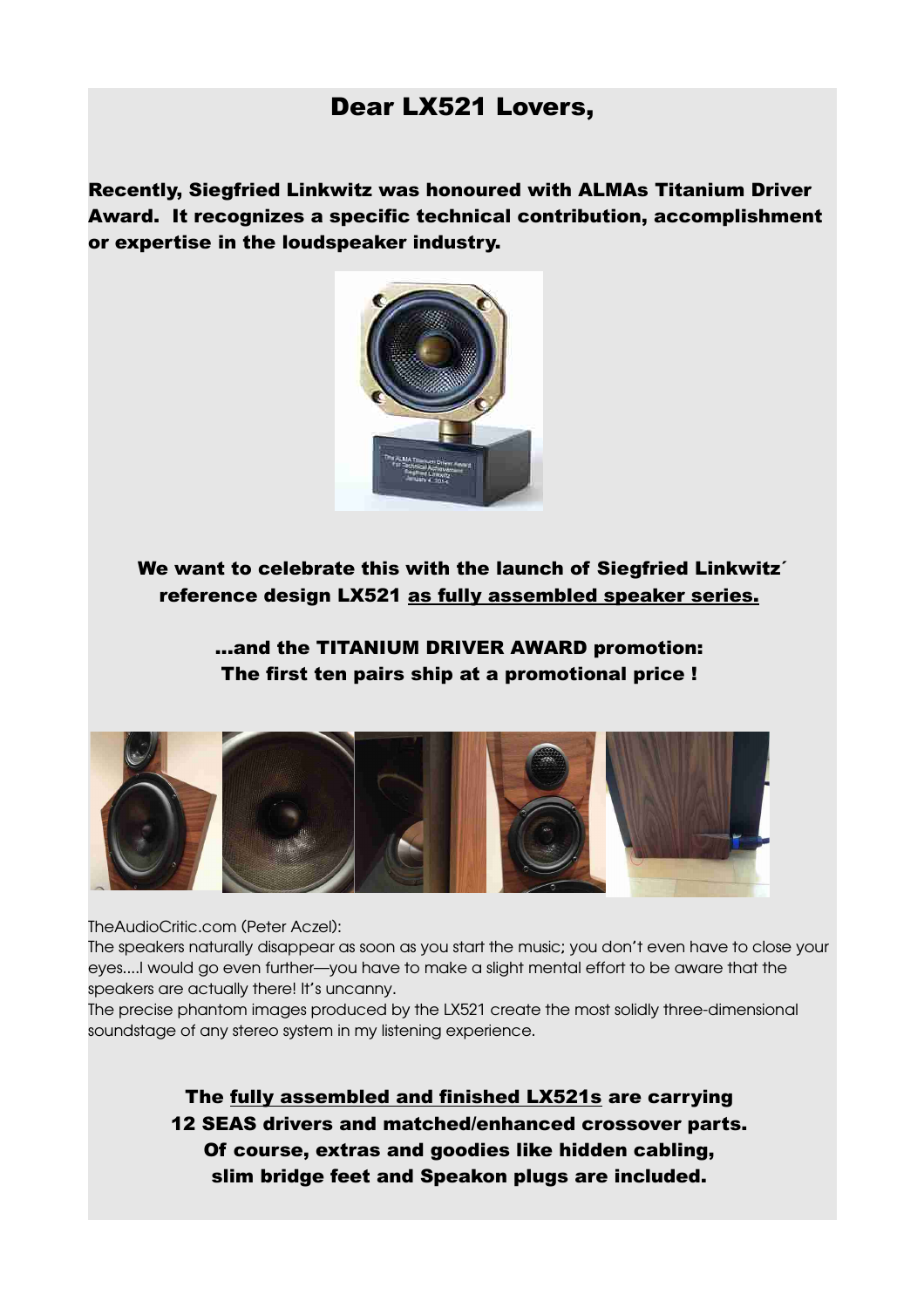As soon as our first production batch is sold, the special pricing of TITANIUM DRIVER AWARD promotion ends.

We offer the first ten pairs of LX521 all black, top-baffles white, in basic configuration for only €2990€ ! €3790 with ASP. (inside EU shipment: add 19% VAT)

Top-baffles and bridges may be altered to get your personal version of the LX521, TITANIUM series:

### fine veneered multilayer plywood







### 3-layered massive wood







or Panzerholz B25 top-baffles, dull black finish Checkout the unique sonic properties of this high tec material [here.](http://www.lessloss.com/page.html?id=80) Panzerholz is applied e.g. as dampening chassis in race cars and bullet proof doors. The raw material is more than 10x the price of birch plywood and needs high quality tools



for cutting/milling. It´s twice as heavy (1,4) as birch plywood (0,7).

All woofer V-frames and baffle supports come finished in dull, black MDF >>>> For pricing and ordering , just fill in and return the attached xls-file.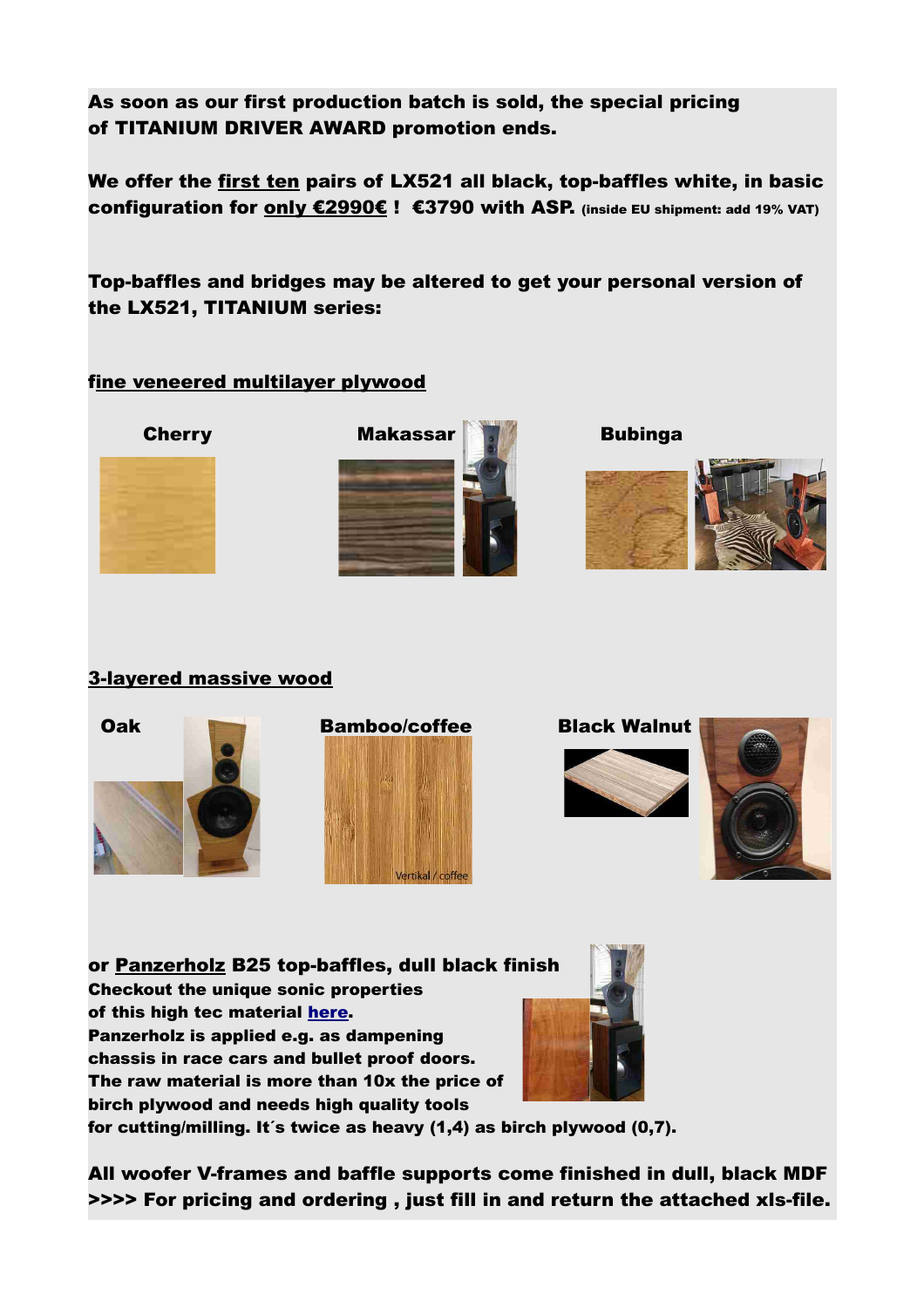

# Electronics for the LX521

### **ASP**

comes with ARTA test protocols. The critical components have the same or better tolerances than specified (PP caps 1or2%):

ASP pbcs are enclosed in a precious custom- made case with a 3mm thick (!) aluminium body, that provides good shielding. Finished with dark graphite powder-coating.

The subcut switches multifold parallel switching reduces contact resistance in the signal path. Silver plated, PTFE insulated high quality wires are used in the signal path.

Lasered "magicLX521" logo with several backlight options..

The ASP can handle balanced and unbalanced inputs.

Tweeter and woofer level adjustements (see pink noise test in the construction manual) can be easily performed from outside via small openings at the top .

ca 44x36x5,5 cm

#### ASP-select

upgade by using manually selected PPcaps with tolerances of max +/-0,5% accepted. For tighter L/R channel channel matching. Only a limited number of those boards is available.

The ASP feeds your 6 or 8 channel amplifier (e.g. ATI or Emotiva)